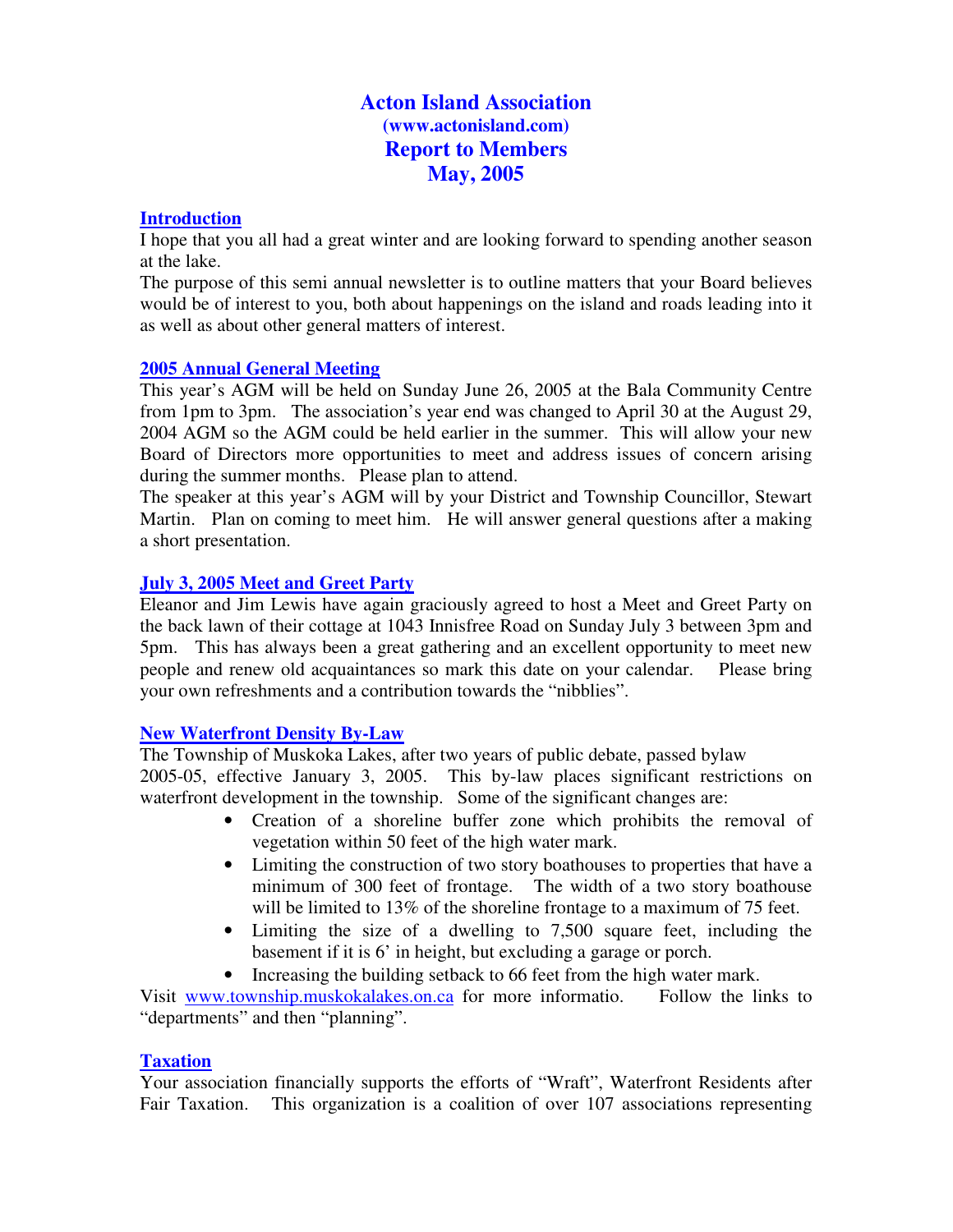25,000 property owners and close to 100,000 Ontario voters with an objective of achieving equity in waterfront property taxation.

Wraft has completed research on property tax systems in the US. The results, which include many examples of assessment capping, were used to form part of a report presented on April 13 to the provincial government on specific proposals for reform.

There are two elements to the proposal. The first asks for a limit on future assessment increase modeled on the Oregon System. Oregon capped assessments and limited increases to 3% per annum. The second proposal is for a separate waterfront class which would have a tax rate established to prevent the class in future from picking up a greater share of the tax load.

The 2005 goal of Wraft is to either have reforms implemented in time to impact the 2005 assessment or have the next assessment postponed until 2006. This is important as a 2005 property assessment would be used to set taxes in 2006.

More information on Wraft can be found at www.wraft.com

### **Safe Boating**

The Muskoka Lakes Association will be offering courses in safe boating again this summer. The course consists of 4 half-day sessions covering the many aspects of boating including safety on the water, rules and regulations, rights of way, parts of the boat, buoy rules, etiquette plus preparation for the Pleasure Craft Operators Card exam. The Youth and Family Courses begin July 4, 11, 18 and Aug 3. The Adult Courses begin July 11 and 18. For more information contact the MLA at 705-765-5723 or visit their web site at www.mla.on.ca .

Federal Legislation has established pleasure craft age and horsepower restrictions as well as competency requirements. They are as follows

### **Age Horsepower Restriction Age Power Restriction**

1) Under 12 and not directly supervised\* Boat with motor less than 10HP

2) Between 12 and 16 and not supervised Boat with motor less than 40HP

3) Under 16 Not allowed to operate a PWC $**$ 

Directly supervised means accompanied and directly supervised in the boat by a person 16 years of age or older

\*\* Personal Watercraft

**Note:** These restrictions are made under the Boating Restriction Regulations and are not affected nor superseded by the Competency of Operators of Pleasure Craft Regulations. The Boating Restriction Regulations and Competency of Operators of Pleasure Craft Regulations are entirely separate regulations and their respective requirements should be looked at separately in order to avoid any confusion.

### **Pleasure Craft Competency Requirements\* Who it applies to When it applies**

1) If born after April 1, 1983 September 15, 1999 2) All operators of boats under 4m of length, September 15, 2002 including PWC's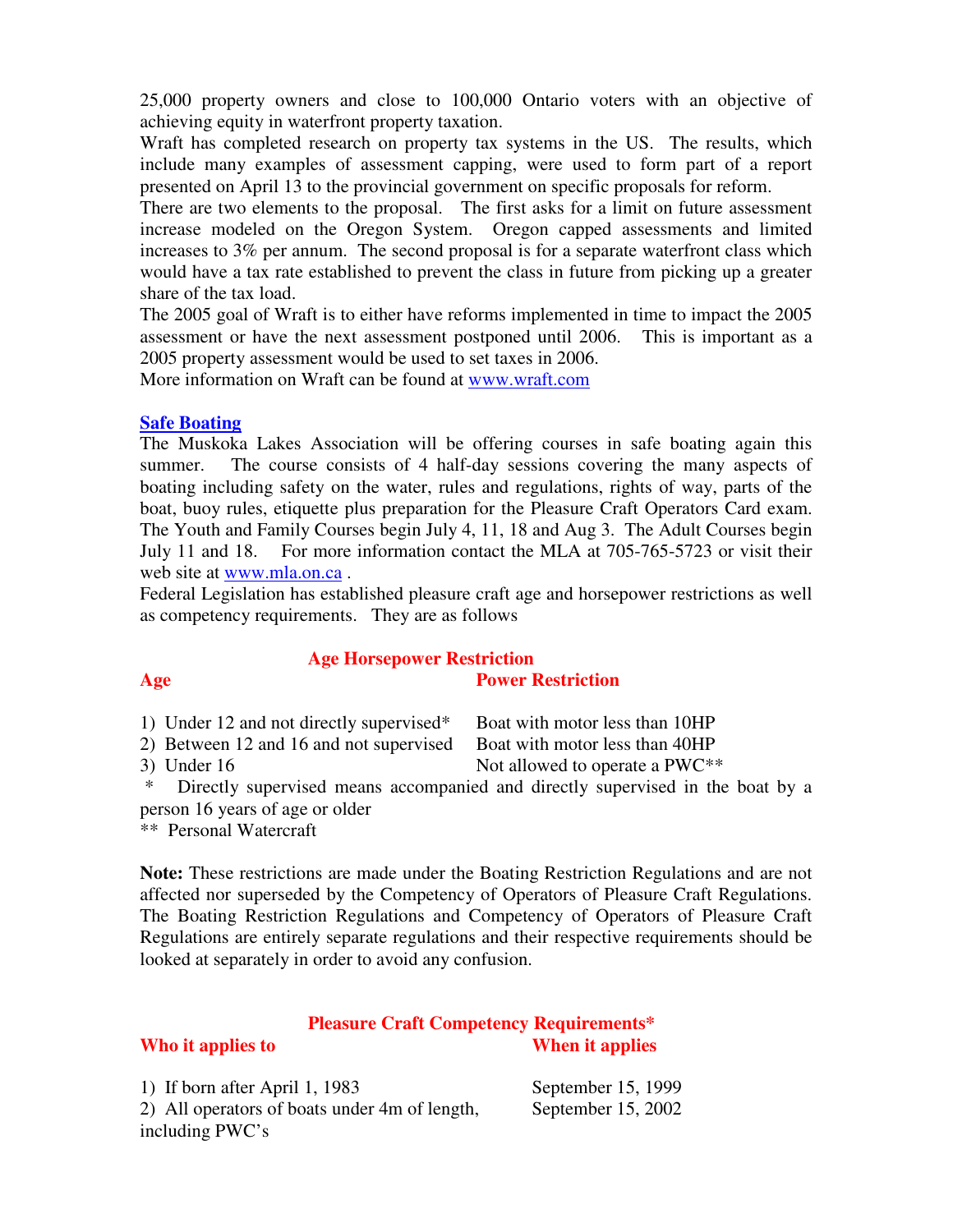### 3) All operators September 15, 2009

\*Competency as demonstrated through the passing of the Pleasure Craft Operators exam. These rules apply to non-residents operating their pleasure craft in Canadian waters after 45 consecutive days. Operator card or equivalent issued to a non-resident by their state or country will be considered as proof of competency.

### **Update on Mr. Colacci**

Mr. Colacci owns property on Innisfree Road, about 500 metres off Acton Island Road. A couple of years ago he applied to have his property rezoned from residential to institutional. The Township refused this request as their policy is to permit this land use only where properties border on major thoroughfares and thus allow easy access. Notwithstanding this, he has continued to hold gatherings on his property two to three times per year, with two to three busloads of attendees. He has also been charged and fined for building without a permit. While no building permits have been issued to him and there have been no signs over the last months of any attempts to build without a permit, your Board continues to monitor the situation. Please notify us if you are aware of gatherings on his property so that we can inform the by-law enforcement officers.

### **Bears**

As mentioned in my last newsletter, there were a number of bear sightings last summer and fall, most revolving around bears seen rummaging through bagged garbage left by a driveway or bears foraging for food in wooden garbage containers. Leaving bagged garbage by your driveway or in a wooden container other than on Wednesday morning, garbage collection day, is an invitation to the bears. Using a metal container for garbage is safer and will frustrate the bears but may not keep them away. The best way to keep them away is to only put your garbage out on Wednesday morning. If you are going back to the city and therefore won't be here for Wednesday collection please consider dropping your garbage off at the Eveleigh transfer station (open M-F 8-6, Sat 9-6, Sun 11-8), or taking it with you to the city. Once the bears find a garbage location they will continue to come back to it.

### **Garbage and Recycling**

Weekly garbage collection from non seasonable and seasonable roads began Wednesday May 4 and will continue until Wednesday October 26. After October 26 collection will be bi-weekly for the winter but only on non seasonable roads.

Weekly recycling began May 4 but will stop after October 26 for seasonal roads. Recyclables should be separated into "**Container Recycling**" - wax cartons, cereal and other boxes, aluminium trays and foil, clear and coloured bottles and jars, metal food and beverage cans, empty paint cans (lids off) and plastic containers and "**Fiber Recycling**" - most newspapers, magazines, flyers etc. Blue recycling boxes can be purchased at the Eveleigh Transfer Station for \$5 (small) or \$8 (large).

Get more specific information at www.muskoka.on.ca . Click on "Index of Information and Services", "Roads and Waste Management" and then "What's Recyclable".

### **Household Hazardous Waste**

Household hazardous waste can be dropped off at the Eveleigh Rd Transfer station between 8am. and 2pm. every other Thursday until October 20 as well as on Saturday July 2 and August 13. Household hazardous waste includes batteries, paints, solvents and oils, propane cylinders, and pesticides.